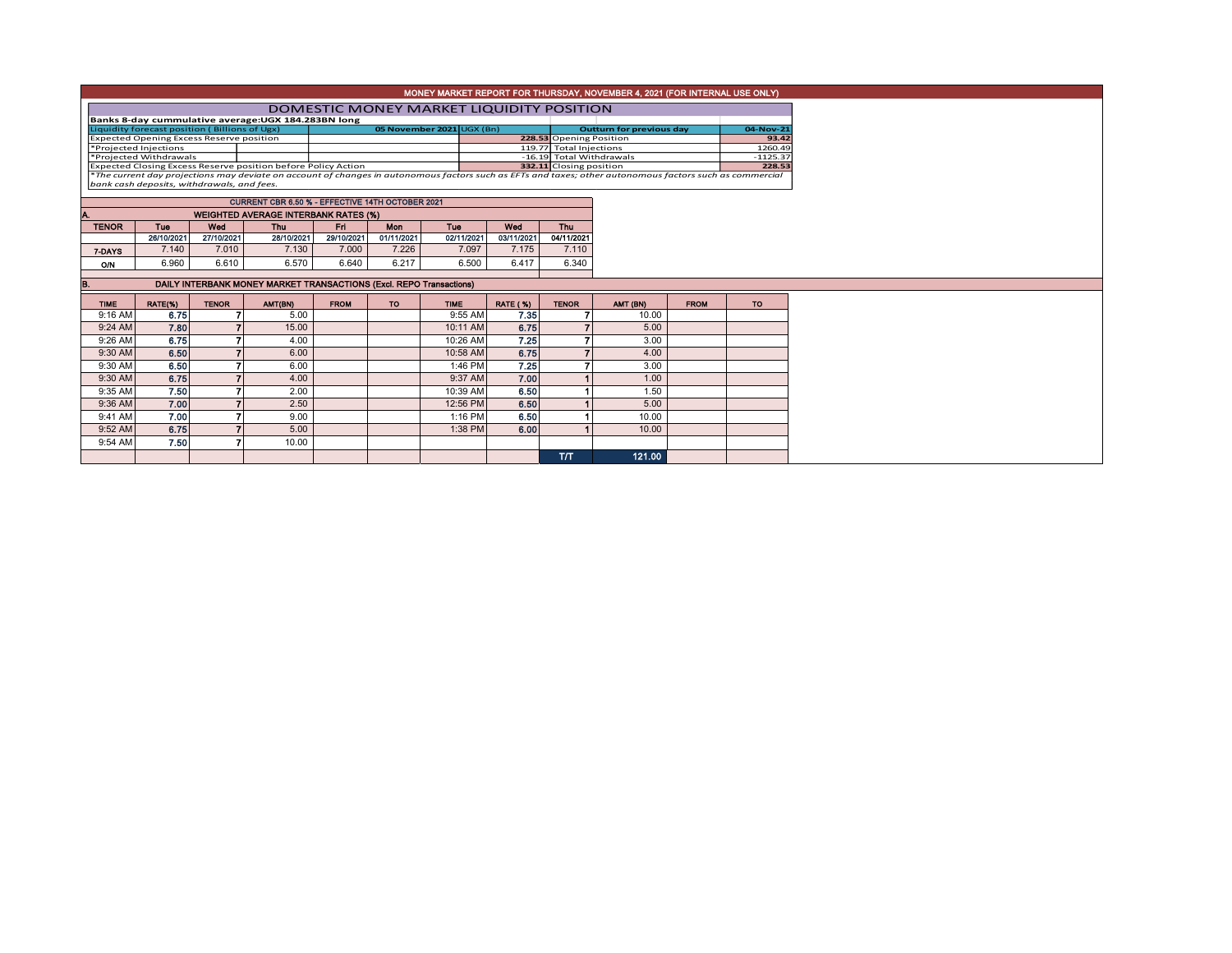

| MONETARY POLICY OPERATIONS MATURITIES PROFILE: (11-NOV- 2021 TO 09-DEC- 2021)<br>D. |             |             |                          |                |             |              |  |  |  |  |  |  |  |
|-------------------------------------------------------------------------------------|-------------|-------------|--------------------------|----------------|-------------|--------------|--|--|--|--|--|--|--|
| <b>DATE</b>                                                                         | <b>THUR</b> | <b>THUR</b> | <b>THUR</b>              | <b>THUR</b>    | <b>THUR</b> | <b>TOTAL</b> |  |  |  |  |  |  |  |
|                                                                                     | 11-Nov-21   | 18-Nov-21   | 25-Nov-21                | 02-Dec-21      | 09-Dec-21   |              |  |  |  |  |  |  |  |
| <b>REPO</b>                                                                         | 409.01      |             |                          | $\blacksquare$ |             | 409.01       |  |  |  |  |  |  |  |
| <b>REV REPO</b>                                                                     | ۰           | ۰           |                          | ۰              | ۰           |              |  |  |  |  |  |  |  |
| <b>BOU BILL/DEI</b>                                                                 | ٠           | 431.25      | $\overline{\phantom{a}}$ | 180.00         |             | 611.25       |  |  |  |  |  |  |  |
| <b>TOTALS</b>                                                                       | 409.01      | 431.25      | ۰                        | 180.00         | ٠           | 1.020.26     |  |  |  |  |  |  |  |

Total O/S Deposit Auction & BOU Bill balances held by BOU up to 30 December 2021: UGX 722 BN

Total O/S Repo, Reverse Repo, BOU Bill balances held by BOU: UGX 1,131 BN

|                                                                      | (EI) STOCK OF TREASURY SECURITIES       |             |                                                                                       |  | $E$ ii)<br><b>MONETARY POLICY MARKET OPERATIONS</b>      |                     |               |            |              |              |  |  |
|----------------------------------------------------------------------|-----------------------------------------|-------------|---------------------------------------------------------------------------------------|--|----------------------------------------------------------|---------------------|---------------|------------|--------------|--------------|--|--|
|                                                                      | LAST TBIILS ISSUE DATE: 28-OCTOBER-2021 |             |                                                                                       |  | (VERTICAL REPOS, REV-REPOS, DEPOSIT AUCTIONS & BOU BILL) |                     |               |            |              |              |  |  |
| 5,933.70<br>On-the-run O/S T-BILL STOCKs (Bns-UGX)<br>05/11/2021     |                                         |             |                                                                                       |  |                                                          | <b>ISSUE DATE</b>   | <b>AMOUNT</b> | <b>WAR</b> | <b>RANGE</b> | <b>TENOR</b> |  |  |
| 05/11/2021 REPO<br>21,558.63<br>On-the-run O/S T-BONDSTOCKs(Bns-UGX) |                                         |             |                                                                                       |  |                                                          | $04$ -Oct           | 94.00         | 6.500      |              |              |  |  |
| 27,492.33<br><b>TOTAL TBILL &amp; TBOND STOCK- UGX</b>               |                                         |             |                                                                                       |  | <b>REPO</b>                                              | 07-Oct              | 520.00        | 6.500      |              |              |  |  |
| O/S=Outstanding                                                      |                                         |             |                                                                                       |  | <b>DAUT</b>                                              | $07$ -Oct -         | 9.95          | 6.985      |              | 28           |  |  |
| <b>MATURITY</b>                                                      | TOTAL STOCK YTM (%)                     |             | <b>CHANGE IN</b>                                                                      |  | <b>DAUT</b>                                              | 07-Oct              | 0.99          | 7.003      |              | 56           |  |  |
|                                                                      | (BN UGX)                                | AT CUT OFF* | YTM (+/-)                                                                             |  | <b>DAUT</b>                                              | 07-Oct              | 19.67         | 7.375      |              | 84           |  |  |
| 91                                                                   | 105.10                                  | 6.539       | $-0.190$                                                                              |  | <b>REPO</b>                                              | 08-Oct              | 180.00        | 6.500      |              |              |  |  |
| 182                                                                  | 418.05                                  | 8.419       | 0.087                                                                                 |  | <b>REPO</b>                                              | $11-Oct$            | 80.00         | 6.500      |              |              |  |  |
| 364                                                                  | 5,410.55                                | 10.150      | 0.150                                                                                 |  | <b>REPO</b>                                              | $12$ -Oct           | 168.00        | 6.500      |              |              |  |  |
| 2YR                                                                  | 200.00                                  | 10.000      | $-1.500$                                                                              |  | <b>REPO</b>                                              | 13-Oct              | 138.00        | 6.500      |              |              |  |  |
| 3YR                                                                  |                                         | 13.100      | 1.710                                                                                 |  | <b>REPO</b>                                              | 14-Oct              | 228.00        | 6.500      |              |              |  |  |
| 5YR                                                                  | 1,219.91                                | 13.000      | $-0.410$                                                                              |  | <b>REPO</b>                                              | 25-Oct              | 230.00        | 6.500      |              |              |  |  |
| <b>10YR</b>                                                          | 10,109.18                               | 13.500      | $-0.239$                                                                              |  | <b>REPO</b>                                              | $26$ -Oct           | 88.50         | 6.500      |              |              |  |  |
| <b>15YR</b>                                                          | 8,469.61                                | 15.500      | 1.410                                                                                 |  | <b>REPO</b>                                              | 27-Oct              | 227.00        | 6.500      |              |              |  |  |
| <b>20YR</b>                                                          | 1,559.93                                | 15.500      | $-0.450$                                                                              |  | <b>REPO</b>                                              | 28-Oct              | 251.00        | 6.500      |              |              |  |  |
|                                                                      |                                         |             | Cut OFF is the lowest price/ highest yield that satisfies the auction awarded amount. |  | <b>REPO</b>                                              | $02$ -Nov $\vert$ - | 128.00        | 6.500      |              |              |  |  |
|                                                                      |                                         |             |                                                                                       |  | <b>REPO</b>                                              | 04-Nov              | 408.50        | 6.500      |              |              |  |  |
|                                                                      |                                         |             |                                                                                       |  | <b>BBILL</b>                                             | $04$ -Nov           | 135.27        | 7.012      |              | 28           |  |  |
|                                                                      |                                         |             |                                                                                       |  | <b>BBILL</b>                                             | $04-Nov$ -          | 9.89          | 7.003      |              | 56           |  |  |
|                                                                      |                                         |             |                                                                                       |  | <b>BBILL</b>                                             | $04-Nov$ -          | 59.97         | 7.452      |              | 84           |  |  |
|                                                                      | WAR-Weighted Average Rate               |             |                                                                                       |  |                                                          |                     |               |            |              |              |  |  |